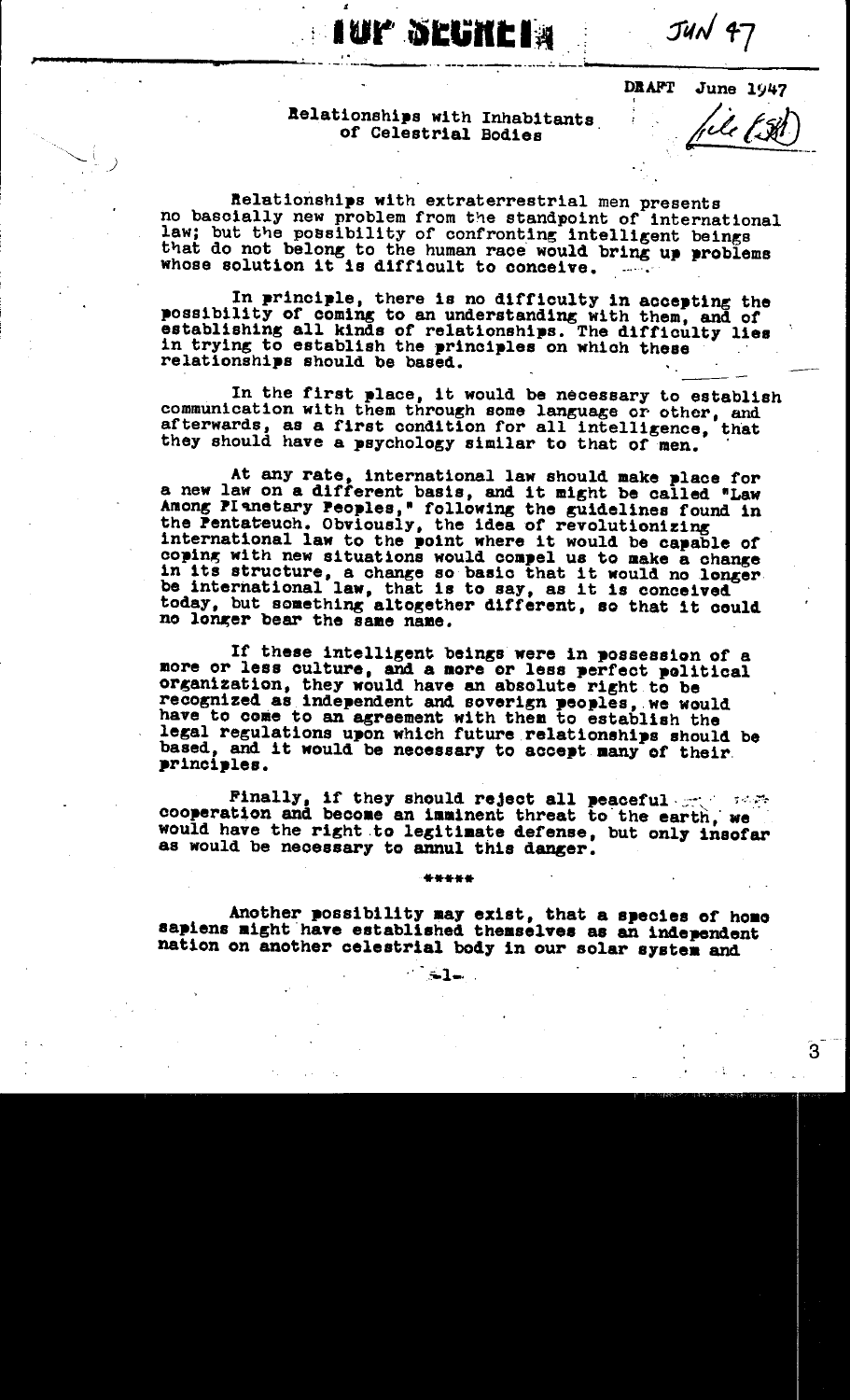$\frac{1}{2}$  ,  $\frac{1}{2}$  ,  $\frac{1}{2}$  ,  $\frac{1}{2}$  ,  $\frac{1}{2}$  ,  $\frac{1}{2}$ 

evolved culturely indenpendently from ours. Obviously, this possibility depends on many circumstances, whose conditions cannot yet be foressen. However, we can make a study of the basis on which such a thing might have occurred.

In the first place, living conditions on these bodies lets say the moon, or the planet Mars, would have to be such<br>as to permit a stable, and to a certain extent, independent.<br>life, from an economic standpoint. Much has been speculated<br>about the possibilities for life existin atmosphere and beyond, always hypothetically, and there are those who go so far as to give formulas for the creation of an artificial atmosphere on the moon, which undoubtedly have a certain scientific foundation, and which may one day come to light. Lets assume that magnesium silicates on the moon<br>may exist and contain up to 13 per cent water. Using energy<br>and machines brought to the moon, perhaps from a space station,<br>the rooks could be broken up, pulverize current or the short wave radiation of the sun. The oxygen could be used for breathing purposes; the hydrogen might be used as a fuel.

In any case, if no existence is possible on celestrial bodies except for enterprises for the exploration of their natural riches, with a continuous interchange of the men who work on them, unable to establish themselves there indefinitely and be able to live isolated life, independence will never. take place.

Now we come to the problem of determining what to do if the inhabitants of clestrial bodies, or extraterrestrial.<br>biological entities (EBE) desire to settle here.

1. If they are politically organized and possess a certain culture similar to our own, they may be recognized as a independent people. They could consider what degree of development would be required on earth for colonizing.

2. If they consider our culture to devoid of political unity. they would have the right to colonize. Of course, this colonization cannot be conducted on classic lines.

A superior form of colonizing will have to be conceived, that could be a kind of tutelage, possibly through the tacit approval of the United Nations. But would the United Nations legally have the right of allowing such tutelage over us in such a fashion? -2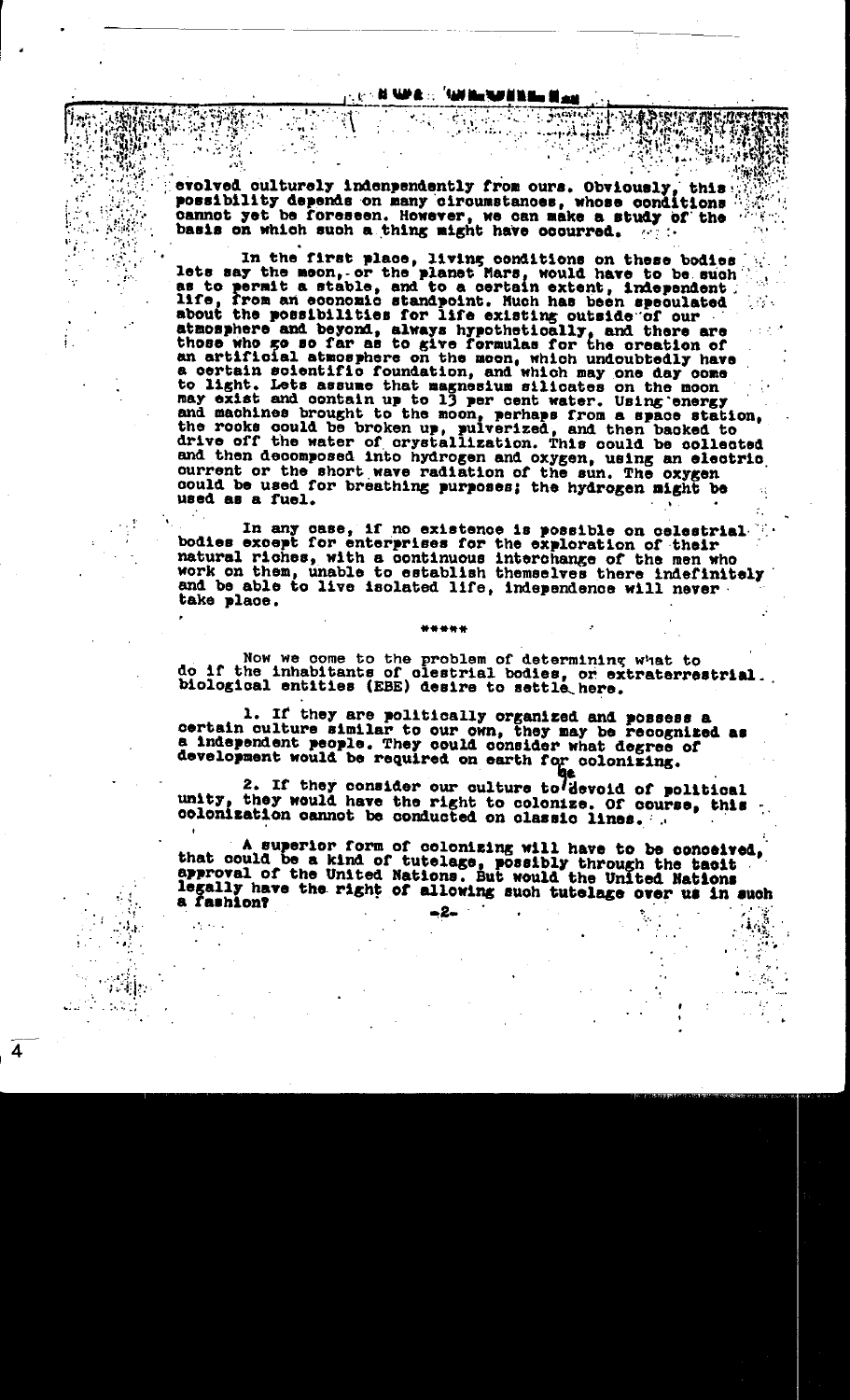**INSTALLING IN AN HOUSE IN** 

مواليا الأروسية

(a) Although the United Nations is an international organization, there is no doubt that it would have no right of tutelage, since its domain does not extend beyond relationships between its members. It would have the right to intervene enly if the relationships of a member with a celestrial body affected another member nation with an extraterrestrial people is beyond the demain of the United Nations. But if these relationships entailed a conflict with another member nation, the United Nations would have the right to intervene.

(b) If the United Nations were a supra-national organization, it would have competency to deal with all problems related to extraterrestrial peoples. Of course even though it is merely an international organization, it could have this competence if its member states would be willing to recognize it.

It is difficult to predict what the attitude of international law will be with regard to the occupation by celestrial peoples of certain locations on our planet, but the only thing that can be foreseen is that there will be a profound change in traditional concepts.

We cannot exclude the possibility that a race of extraterrstrial people nore advanced technologically and economically may take upon itself the right to occupy another celestrial body. How, then, would this occupation come about?

The idea of exploitation by one celestrial state would be rejected, they may think it would be advisable to grant it to all others capable of reaching another celestrial body. But this would be to maintain a situation of privilege for these states.

The division of a celestrail body into zones and the distribution of them among other celestrial states. This would present the problem of distribution. Moreover, other celestrial states would be deprived of the possibility of owning an area, or if they were granted one it would involve complicated operations.

Indivisible co-sovereignty, giving each celestrial state the right to make whatever use is most convenient to. its interests, independently of the others. This would oreate a situation of anarchy, as the strongest one would win out in the end.

A moral entity? The most feasible solution it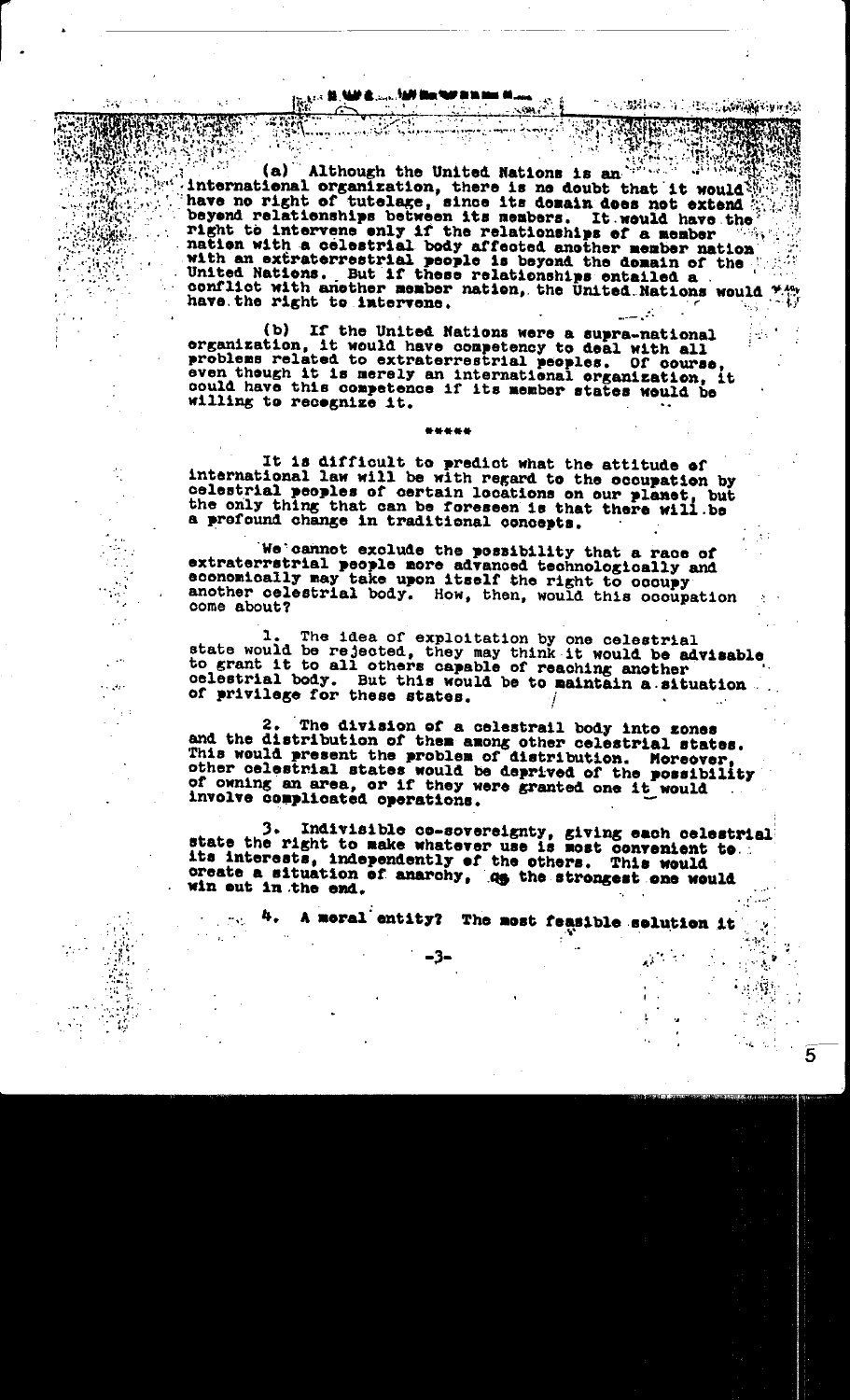seem weuld be this ene, submitt an agreement providing for the " peaceful abserbtion of a celestrial race(s) in such a manner that our culture would remain intact with guarantees that their presence not be revealed.

 $\mathbf{r}$ 

 $\mathbb{R}^{\bullet}$ 

 $\mathbf{r} \in \mathbb{R}$ 

**SALE**  $\mathcal{F}_{\mathcal{G}}$ 

÷

 $\cdot$ 

Actually, we do not believe it necessary to go that far. It would merely be a matter of internationalizing celestrial peeples, and oreating an international treaty interument preventing exploitation of all nations belonging to the United Nations.

\*\*\*\*\*

Occupation by states here on earth, which has lost all interest for international law, since there were no more res nullius territories, is beginning to regain all its ... importance in cosmic international law.

Occupation consists in the appropriation by a state of <u>res nulli</u>us.

Until the last century, occupation was the normal means of acquiring sovereignty over territories, when explorations made possible the discovery of new regions, either unihabited or in an elementary state of civilization.

The imperialist expansion of the states came to an end with the end of regions capable of being occupied, which have now been drained from the earth and exist only in interplanetary space, where the celestrial states present new problems.

\*\*\*\*\*

Res nullius is something that belongs to nobody such as the moon. In international law a celestrial body is not subject to the sovereignty of any state is considered res mullius. If it could be established that a celestrial body within our solar system such as our moon was, or is occupied<br>by another celestrial race, there could be no claim of res<br>nullius by any state on earth (if that state should decide in the future to send explorers to lay claim to it). It would exist as res communis, that is that all celestrial states have the same rights over it.

#### \*\*\*\*\*

And now to the final question of whether the presence of celestrial astroplanes in our atmosphere is a direct result of our testing atomic weapons?

The presence of unidentified space craft flying in our atmosphere (and possibly maintaining orbits about our planet) is now, however, accepted by our military.

-94

che all'est.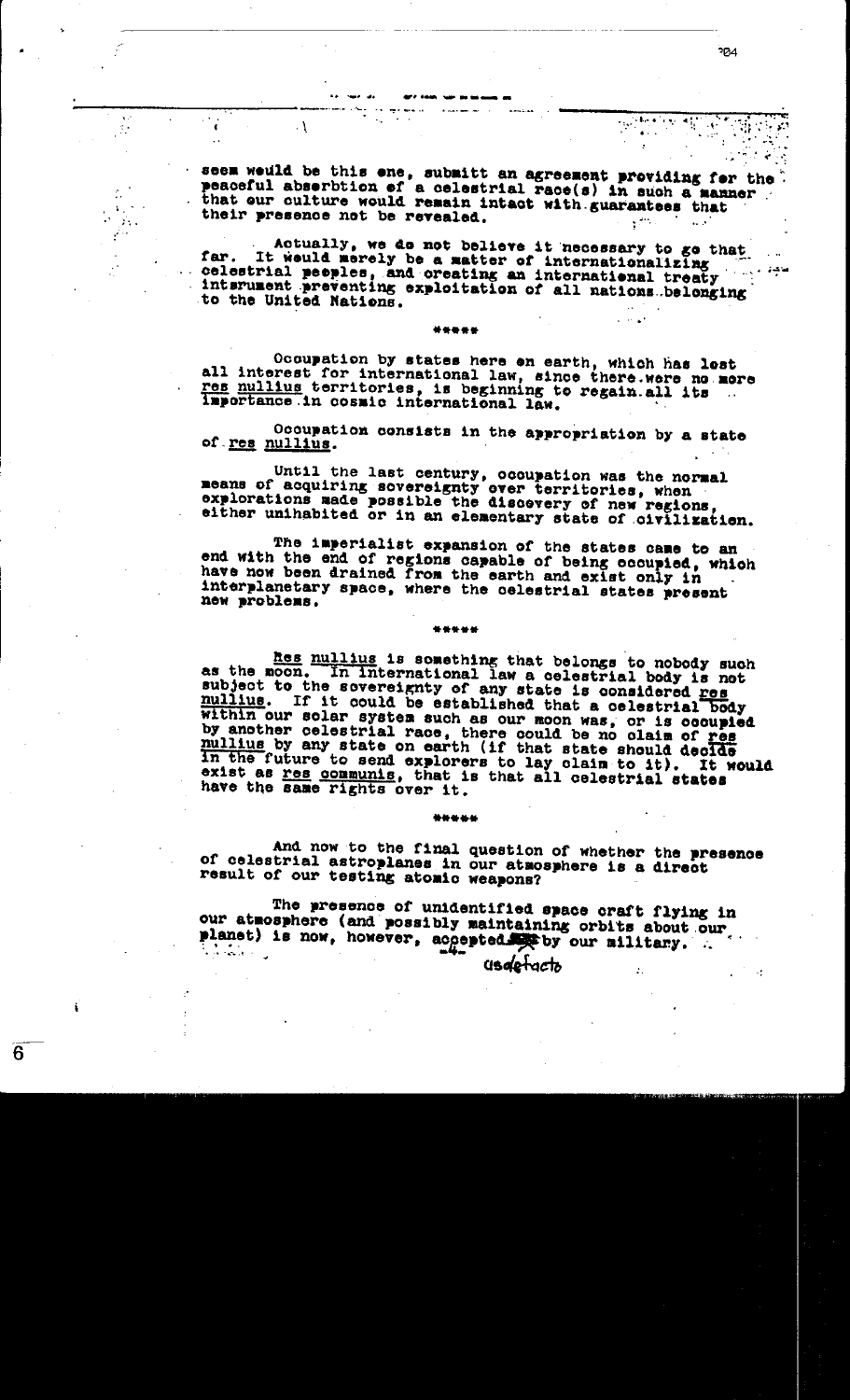On every question of whether the United States will continue testing of fission bombs and develop fusion devices (hydrogen bombs), or reach an agreement to disarm and the graduaton of weapons that are too destructive, with the exclusion of weapons that are too usurfuctive, with the<br>exception of chemical warfare, on which, by some miracle we<br>cannot explain, an all agreement has been reached, the<br>lamentations of philosophers, the efforts of politi have accomplished nothing.

ASSES OF BUILDING

 $\label{eq:reduced} \mathcal{L} = \mathcal{W}(\mathcal{L}) \quad .$ 

المترافي فرسيتهم

The use of the atomic bomb combined with space vehicles poses a threat on a scale which makes it absolutely necessary to come to an agreement in this area. With the appearance of unidentified space vehicles (opinions are sharply divided as to their origin) over the skies of Europe and the United States has sustained an ineradical fear, an anxiety about security, that is driving the great powers to make an effort to find a solution to the threat.

Military strategists foresee the use of space craft<br>with nuclear warheads as the ultimate weapon of war. Even the deployment of artificial satellites for intelligence gathering and target selection is not far off. The military importance of space vehicles, satellites as well as rockets is indisputable, since they project war from the horizontal plane to the vertical plane in its fullest sense. Attack no longer comes from an exclusive direction, nor from a determined country, but from the sky, with the practical impossibility of determining who the aggressor is, how to intercept the attack, or how to effect immediate reprisals. These problems are compounded further by identification. How does the air defense radar operator identify, or more precisely, classify his target?

 $\mathbb{Z}^2$ 

一種 一点

At present, we can breath a little easier knowing that slow moving bombers are the mode of delivery of atomic bombs that can be detected by long-range early warning radar. But what do we do in lets say ten years from now? When artificial satellites and missiles find their place in space, we must consider the potential threat that unidentified space craft pose. One must consider the fact that mis-identification of these space craft for a intercontenental missile in a re-entry phase of flight could lead to accidental nuclear war with horrible consequences.

Lastly, we should consider the possibility that our atmospheric tests of late could have influenced the arrival of celestrial scrutiny. They could have been curious or even<br>alarmed by such activity (and rightly so, for the Russians would make every effort to observe and record such tests).

In conclusion, it is our professional opinion based on submitted data that this situation is extremely perilous, and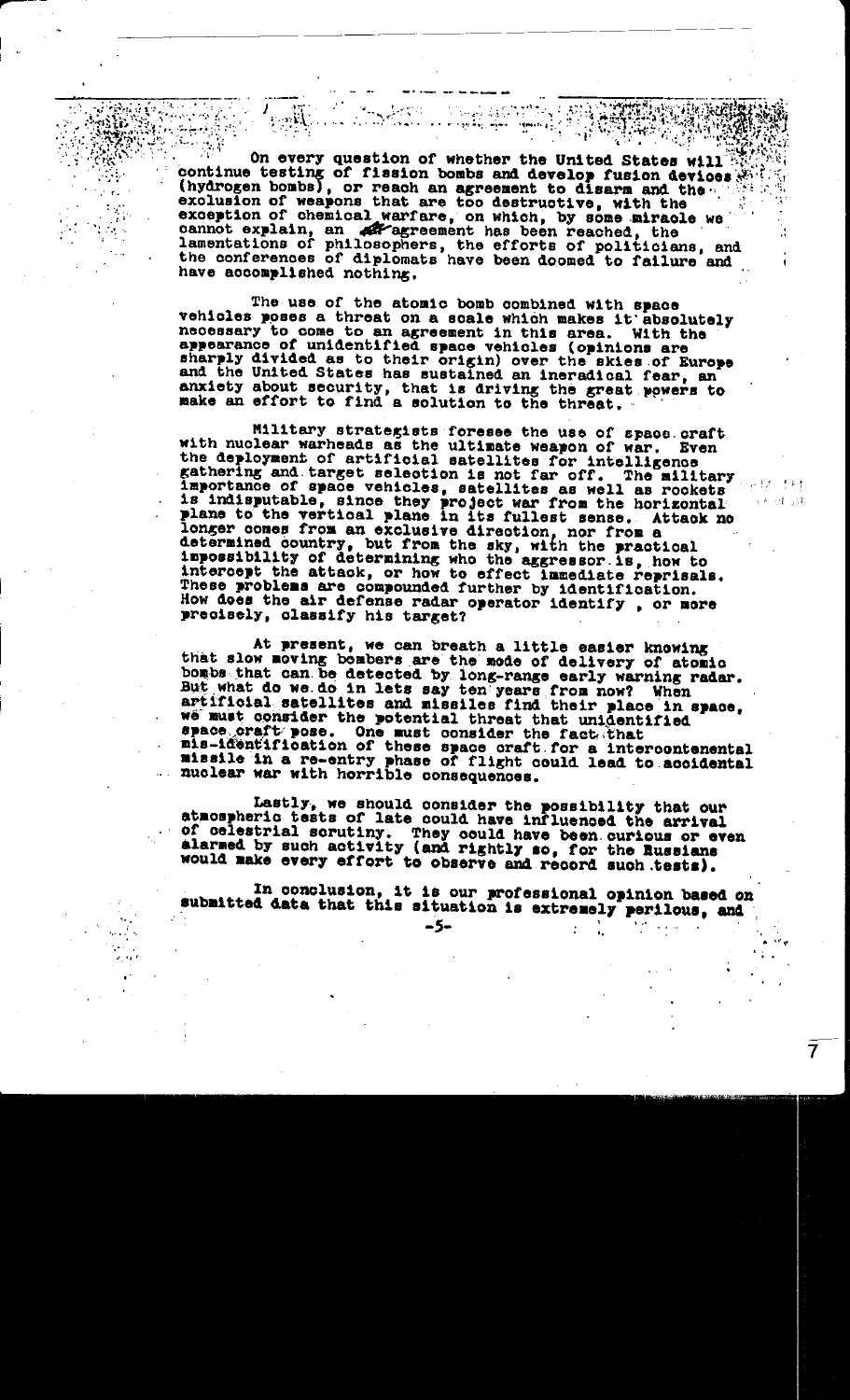# <u> Lue Deurle</u>

measures must be taken to rectify a very serious problem are very apparent.

Respectfully,

/s/

Dr. J. Robert Oppenheimer

Director of Advanced Studies Princeton, New Jersey

/s/

Professor Albert Einstein

Princeton, New Jersey

Mwgelf and Mershall have reed this and I must admits there is some logic. But I hard think the President will consider it for the obvious reasons. I understand Oppenheimer appurached Mar hall while they attended cerimony at

As I understand it Marshall rebuiled the idea of Oppenhet wer discussing this with the President. I telked to Gordon, and he agreed.

1218